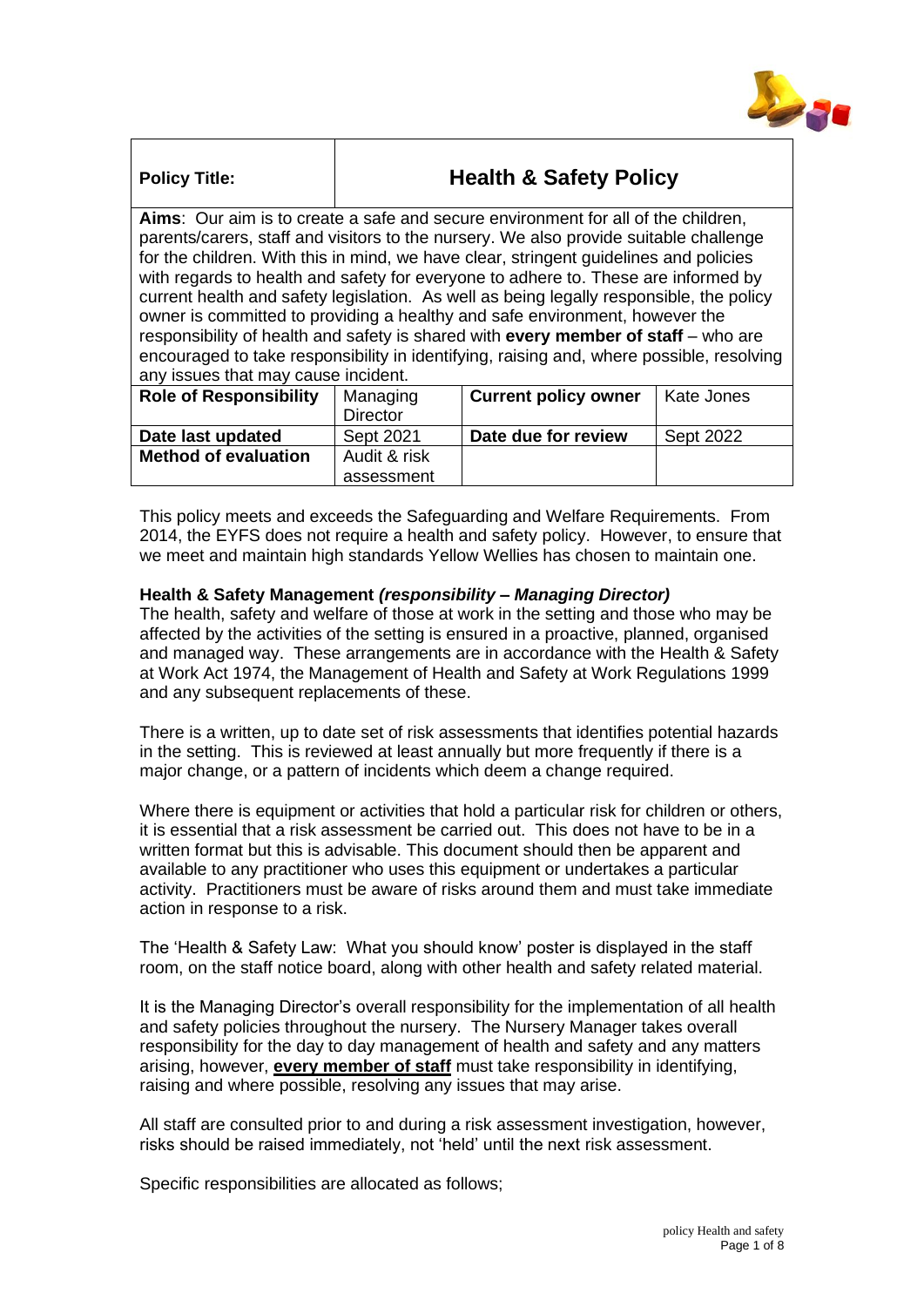

- Carrying out risk assessment Nursery Manager (with staff consultation)
- Reporting of accidents/incidents Nursery Manager
- Fire Drills & prevention activities Nursery Manager
- First Aid Nursery Manager (or most senior first aider present)
- Safety & Hazard inspections Nursery Manager
- Health & Safety Training Nursery Manager
- Meeting legal requirements Managing Director

### **Risk Assessment**

Full risk assessments are carried out a minimum of every 12 months, or immediately following the identification of a major risk or prior to the implementation of a major change. Risk assessments must cover;

- Management of Health and Safety at Work Regulations 1999 (Management Regulations)
- Manual Handling Operations Regulations 1992 (as amended by the Health and Safety (Miscellaneous Amendments) Regulations 2002) (Manual Handling Regulations);
- Personal Protective Equipment at Work Regulations 1992 (PPE);
- Health and Safety (Display Screen Equipment) Regulations 1992 (as amended by the Health and Safety (Miscellaneous Amendments) Regulations 2002) (Display Screen Regulations);
- Control of Substances Hazardous to Health Regulations 2002 (COSHH)
- Reporting of Injuries, Diseases and Dangerous Occurrences Regulations 1995 (RIDDOR).
- Ways in which children can manage their own risks.

Daily and weekly risk assessments are carried out for specific areas prior to the children using the area eg daily outdoor risk assessment.

# **Food Hygiene (responsibility: Nursery Manager)**

Kitchen facilities are maintained at a high standard for the hygienic preparation of food for children, including suitable sterilisation equipment for babies. All staff responsible for preparing and handling food must be competent to do so. All staff involved in preparing and handling food must receive training in food hygiene. Nursery cooks must be trained to the food hygiene certification minimum standard, however all staff are encouraged to carry out training to this level. All staff must receive training in food hygiene as part of their induction.

We must notify Ofsted of any food poisoning affecting two or more children looked after on the premises. Notification must be made as soon as is reasonably practicable, but in any event within 14 days of the incident. If we, without reasonable excuse, fail to comply with this requirement, we are committing an offence.

# **Staffing (responsibility: Nursery Manager)**

Staffing arrangements must meet the needs of all children and ensure their safety. We must ensure that children are adequately supervised and decide how to deploy staff to ensure children's needs are met. We must inform parents and/or carers about staff deployment, and, when relevant and practical, aim to involve them in these decisions. Children must usually be within sight *and*  hearing of staff and always within sight *or* hearing.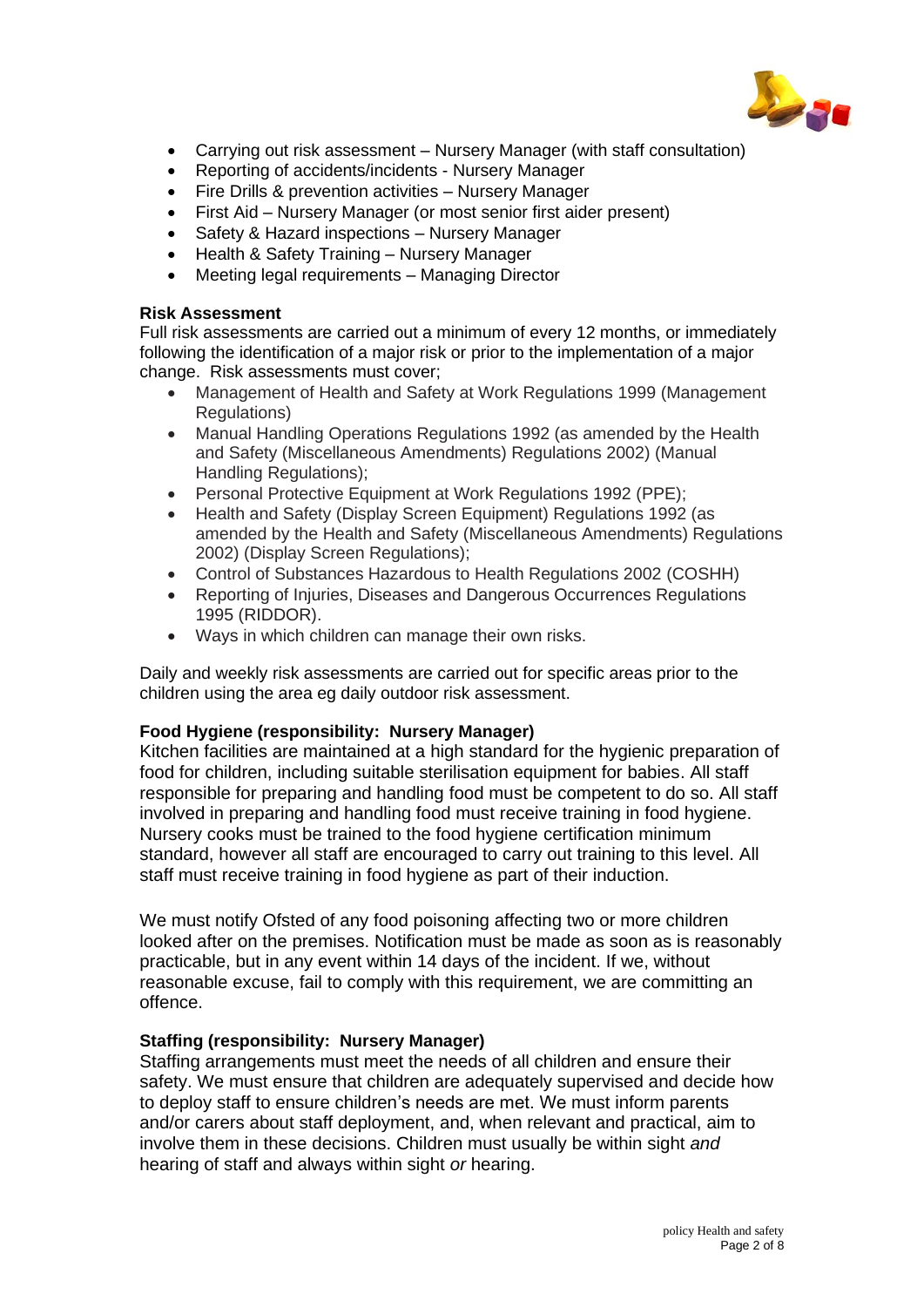

Only those aged 17 or over may be included in ratios (and staff under 17 should be supervised at all times). Students on long term placements and volunteers (aged 17 or over) may be included if the Manager is satisfied that they are competent and responsible, however this is likely to be for exceptional circumstances only.

The ratio and qualification requirements below apply to the total number of staff available to work directly with children. Exceptionally, and where the quality of care and safety and security of children is maintained, exceptions to the ratios may be made.

For children aged under two:

- there must be at least one member of staff for every three children;
- at least one member of staff must hold a full and relevant level 3 qualification, and must be suitably experienced in working with children under two;
- at least half of all other staff must hold a full and relevant level 2 qualification;
- at least half of all staff must have received training that specifically addresses the care of babies; and
- the member of staff in charge of the baby room must have suitable experience of working with under twos.

For children aged two:

- there must be at least one member of staff for every four children;
- at least one member of staff must hold a full and relevant level 3 qualification; and
- at least half of all other staff must hold a full and relevant level 2 qualification.

For children aged three and above:

- there must be at least one member of staff holding a level 3 qualification for every 8 children;
- staff holding a QTS, EYP, EYTS or equivalent can care for up to 13 children over the age of two, but this must be used sparingly and only if the room lead considers this to be approporiate.
- at least one member of staff must hold a full and relevant level 3 qualification; and
- at least half of all other staff must hold a full and relevant level 2 qualification.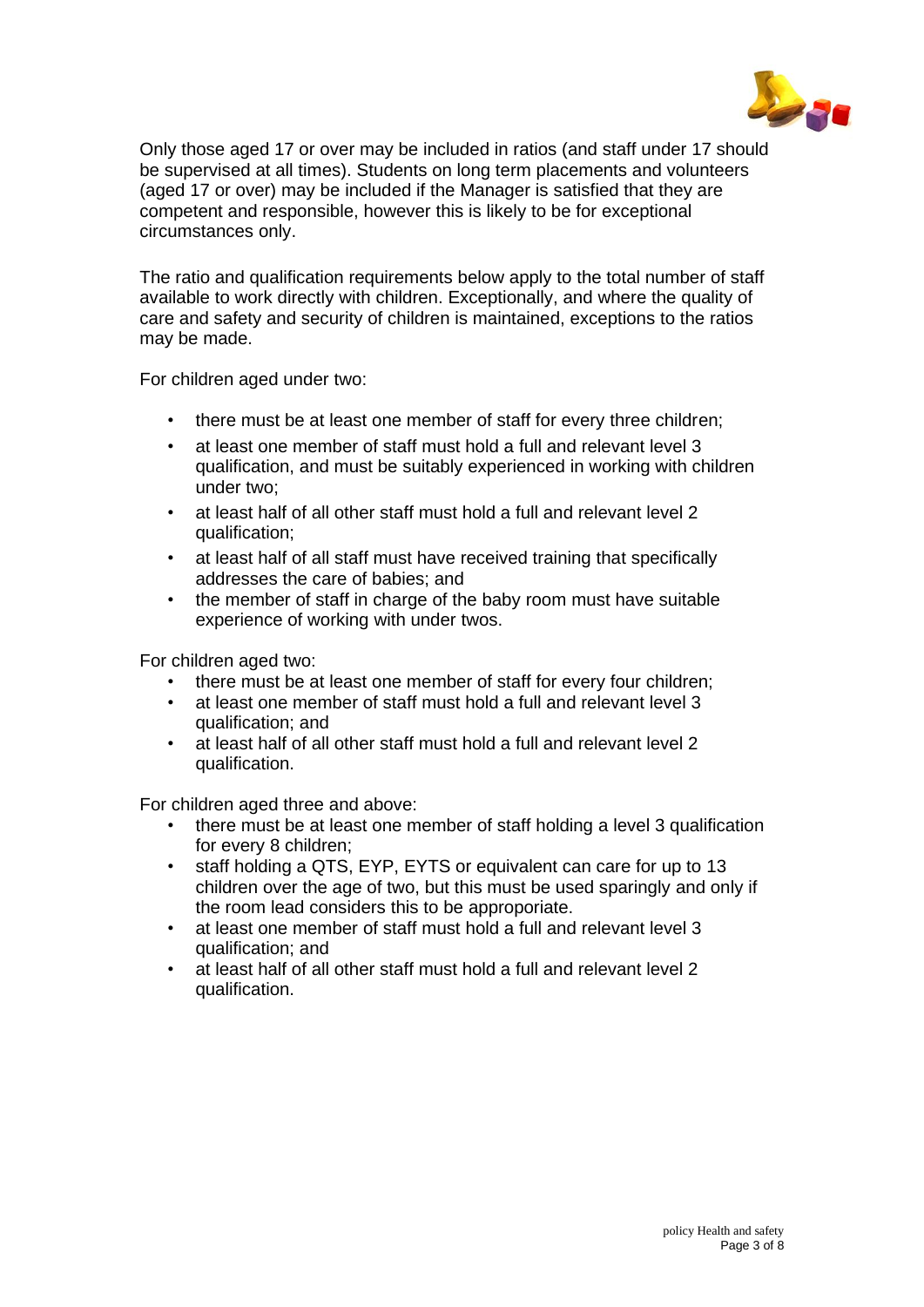

# **Physical Environment** *(responsibility - Nursery Manager)*

The premises and equipment must be organised in a way that meets the needs of children. In nursery, we must meet the following indoor space requirements:

- Children under two years: 3.5 m2 per child.
- Two year olds: 2.5 m2 per child.
- Children aged three to five years: 2.3 m2 per child.

We must ensure that, so far as is reasonable, the facilities, equipment and access to the premises are suitable for children with disabilities. We must provide access to the outdoor play area or, if that is not possible, ensure that outdoor activities are planned and taken on a daily basis (unless circumstances make this inappropriate, for example unsafe weather conditions)

Provision must be made (space or partitioned area) for children who wish to relax, play quietly or sleep, equipped with appropriate furniture. Sleeping children must be frequently checked. There should be a separate baby room for children under the age of two. However, we must ensure that children in a baby room have contact with older children and are moved into the older age group when appropriate.

Children in nappies and 'pull-ups' should be changed at least every three hours, or sooner for soiled nappies and hygiene standards must be adhered to at all times, with particular emphasis on using and changing all protective wear in the event of a risk of spreading bodily fluids (eg diarrhoea and vomit). In any event, hands should be thoroughly washed and the changing mat cleaned between and after changing children. To support environmental sustainability and reduce the use of single-use plastics, staff are permitted to change nappies without using protective equipment, should they deem it safe to do so (eg no hand wounds, not diarrhoea). Although hands must be thoroughly cleaned.

The nursery is cleaned every day by the cleaner and is cleaned throughout the day by the staff to maintain hygiene and safety. Cleaning includes all surfaces, equipment and toys.

The temperature of the rooms is maintained for the comfort of the children. Each window can be opened safely to provide natural ventilation, reduce the temperature and provide air circulation, if required, whilst not providing a safety issue, in terms of access via or falling from the window.

Access doors have security locks, or high handles out of the children's reach, to prevent escape and unauthorised access to unsafe areas by children.

The front door of the nursery has key fob or code access, for staff use only. All parents and visitors must ring the doorbell for access to the building.

At all times, the door to the rooms are locked on the inside, out of the reach of children, to provide second-line protection.

Visitors are asked to sign a visitors' book, stating their name, purpose, time and duration of visit.

The nursery is fitted with a smoke/fire alarm and a burglar alarm, which must be set whenever the premises are empty.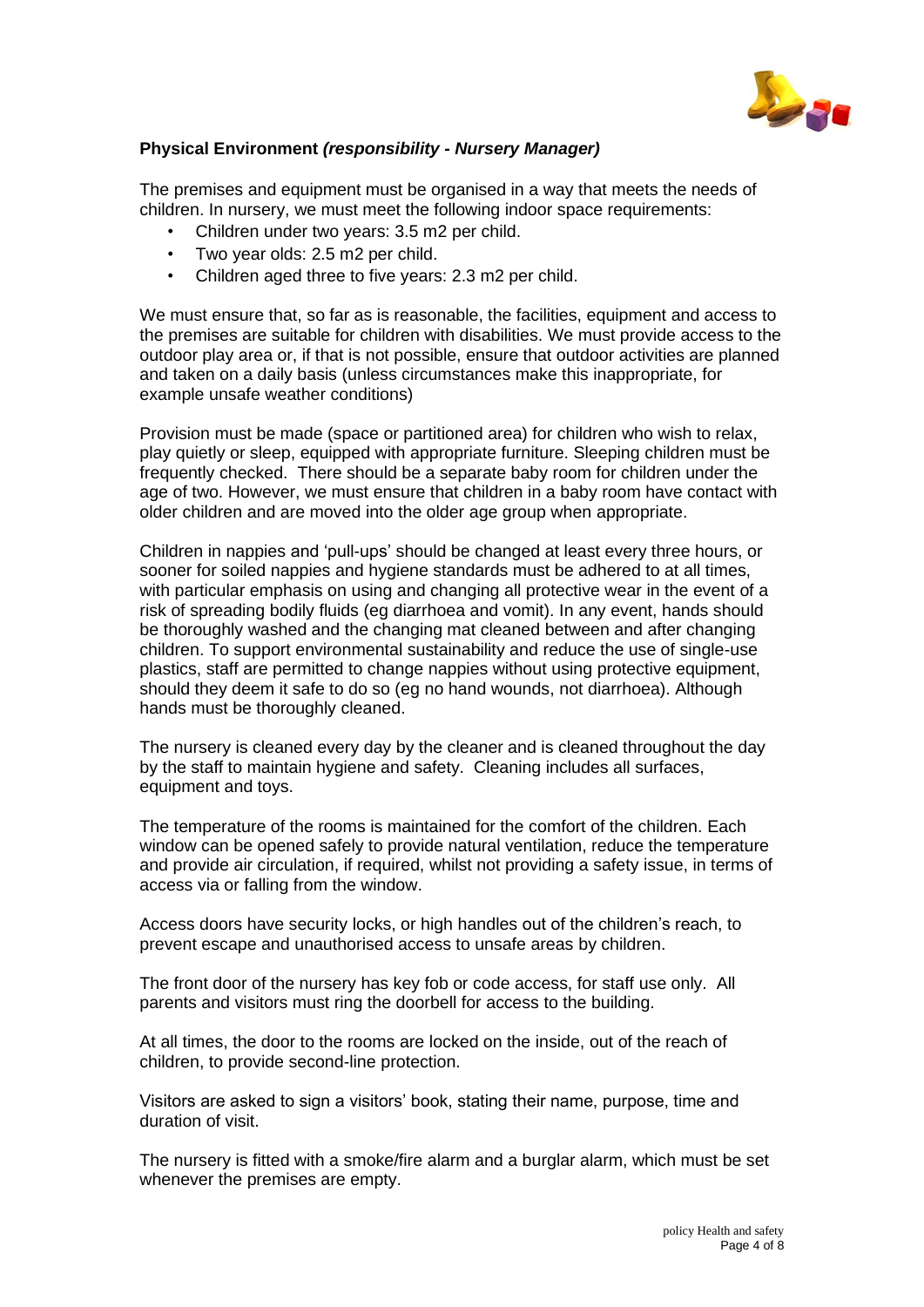

The external doors to the nursery are unlocked with a security fob/ keypad or key to limit access. Upon a staff member leaving the nursery, or being suspended, their security fob must be confiscated or de-activated, or the code changed immediately to prevent them from accessing the nursery unsupervised.

Doors and safety gates should be kept closed to prevent escape of children or accidents.

Staff should exercise caution when opening and closing doors to prevent fingers and toes being caught in doors. Finger guards will be present on doors, where practical.

Children are not allowed entry into the staff toilets, cleaning cupboard, laundry or bin store.

Children are allowed into the kitchen or staff room only if supervised.

Food hygiene is to be upheld at all times during food handling, storage and preparation. The nursery is registered with the local environmental health authority. Tables and surfaces should be cleaned with 'anti-bacterial' spray prior to coming into contact with food. However, children's snacks and meals should always be served on a plate of bowl.

Staff are reminded to wash hands prior to and following the handling of food.

Suitable toilet facilities are provided for children. There are separate staff toilet facilities. All toilets have hand basins with hot and cold running water, soap and paper towels or hand-driers. The hot water to the children's basins is thermostatically reduced in temperature to prevent scalding.

Staff are provided with a staff room, which includes facilities for eating and refrigerated food storage. Staff must manage the storage of their own food, ensuring that food is in date and fridges are kept clean. Staff food must not store any of their own food in the main nursery kitchen, to prevent cross-contamination.

All cleaning agents; eg bleach, anti-bacterial sprays, disinfectant, sterilising fluid etc. must be kept well out of reach of the children, and returned to their proper place when not in use.

Children will be allocated their own bed linen which will be washed weekly, unless soiled in which case washed after this use. All other bed linen and spare clothes shall be washed after every use. Parents of babies in nappies and children who are toilet training will be encouraged to bring in spare clothes for their child.

Electrical items such as fires, fans, radios, etc. are placed well out of reach of children, taking care not to let the leads dangle invitingly. All electrical equipment is regularly p.a.t. tested by a qualified electrician.

Special care should be taken whilst children are playing outside. Outside gates should be locked at all times, preventing children from leaving the outdoor area and unwanted visitors accessing the outdoors. Children must be prevented from straying indoors with other parents unless permission is given.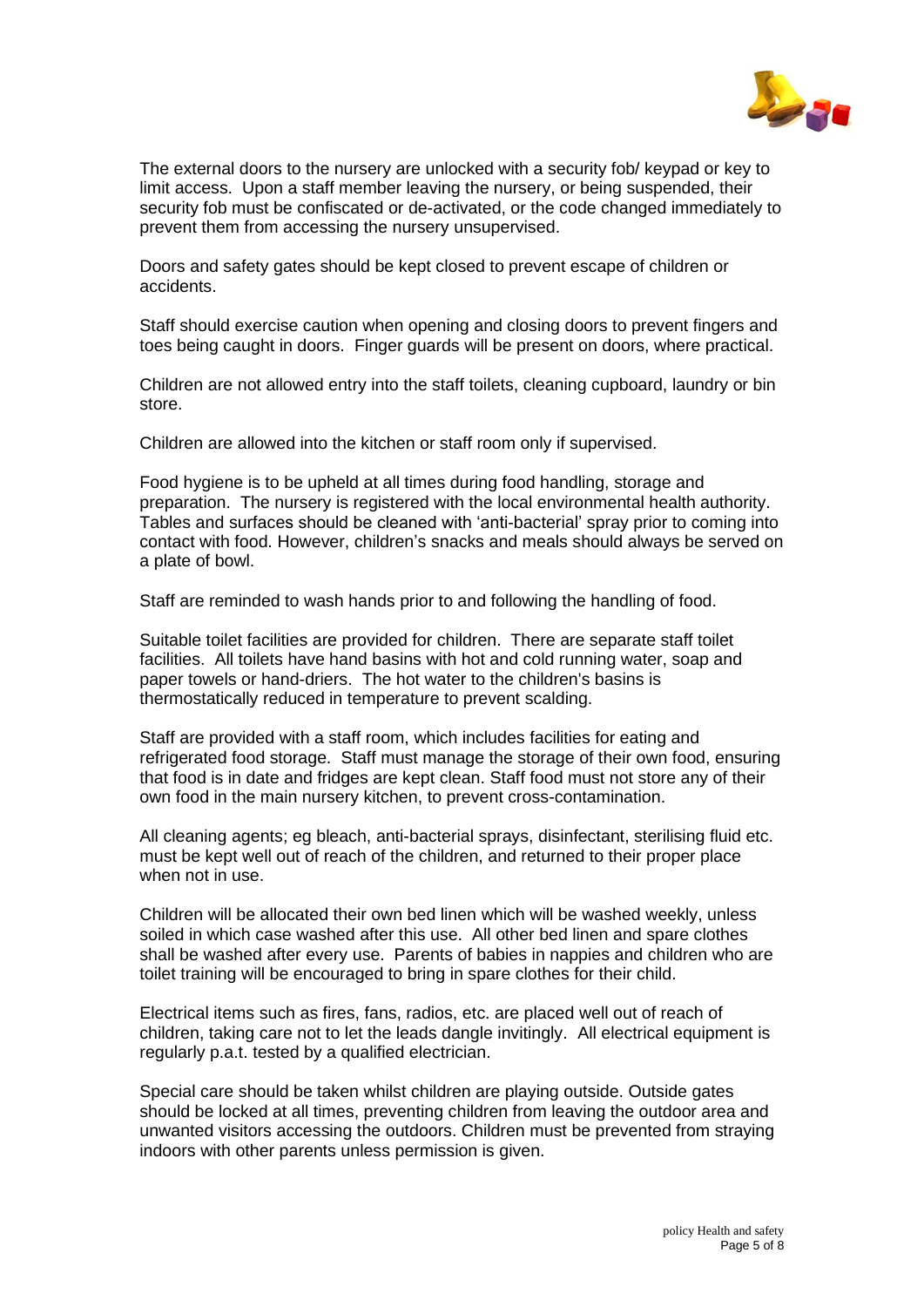

Vigilance is also needed to keep the outside play area free from danger. The outside should be checked for hazards by staff members before taking out any children and continue to be checked as children play. These checks are documented daily. Any risks must be removed or dealt with immediately or children removed from the area.

Non-toxic plants are used in the outside area. However, practitioners should support children in learning to keep themselves safe from harmful or unidentified plants and berries.

The outdoor play space is provided with lighting for the hours of darkness, which illuminates all areas.

The premises are for the sole use of the nursery and there is an intrusion alarm system that operates out of hours.

Children, staff and visitors arrival and departure times are recorded.

Smoking is not permitted in any part of the nursery premises, indoors or outdoors.

All heat-giving appliances placed behind a cover, or set to a low temperature for radiators to prevent accidental burns. Hot water pipes leading to radiators are insulated to prevent burning.

#### **Equipment**

All equipment should comply with current legislation – to be confirmed prior to purchase and reviewed for ongoing suitability in risk assessments.

The provision of resources should be chosen with awareness of the age and developmental capabilities of the children, eg no toys small enough for babies to choke on or toys that may be too far advanced for the frustrated two-year-old. Toys and furniture should be checked regularly for safety to prevent accidents. If a toy becomes broken or hazardous in any way - throw it away or return it to the manufacturers for inspection.

Only play sand is used in the nursery or garden or sand pit. The sandpit must not be left uncovered outside, giving animals the opportunity to use the sand pit as a toilet! Permanent outdoor sand pits must be covered where possible. In any event, the outdoor sand should be checked every morning for signs of danger. The sand is replaced frequently. Any pit covers must not become a drowning opportunity! This can be prevented by putting holes in the cover or having a central raised area to form a tent!

All items outdoors must be stored to prevent it from holding water and becoming a risk. Standing water should be emptied and items stored to prevent a reoccurrence.

#### **Substances Hazardous to Health** *(responsibility - Nursery Manager)*

Staff are provided with information regarding the handling of hazardous substances. This is fully explained during staff induction (see staff induction policy).

Staff and children are made aware of the importance of good hygiene practices. Children are encouraged to wash their hands before meal and snack times, after visiting the toilet and after playing outdoors.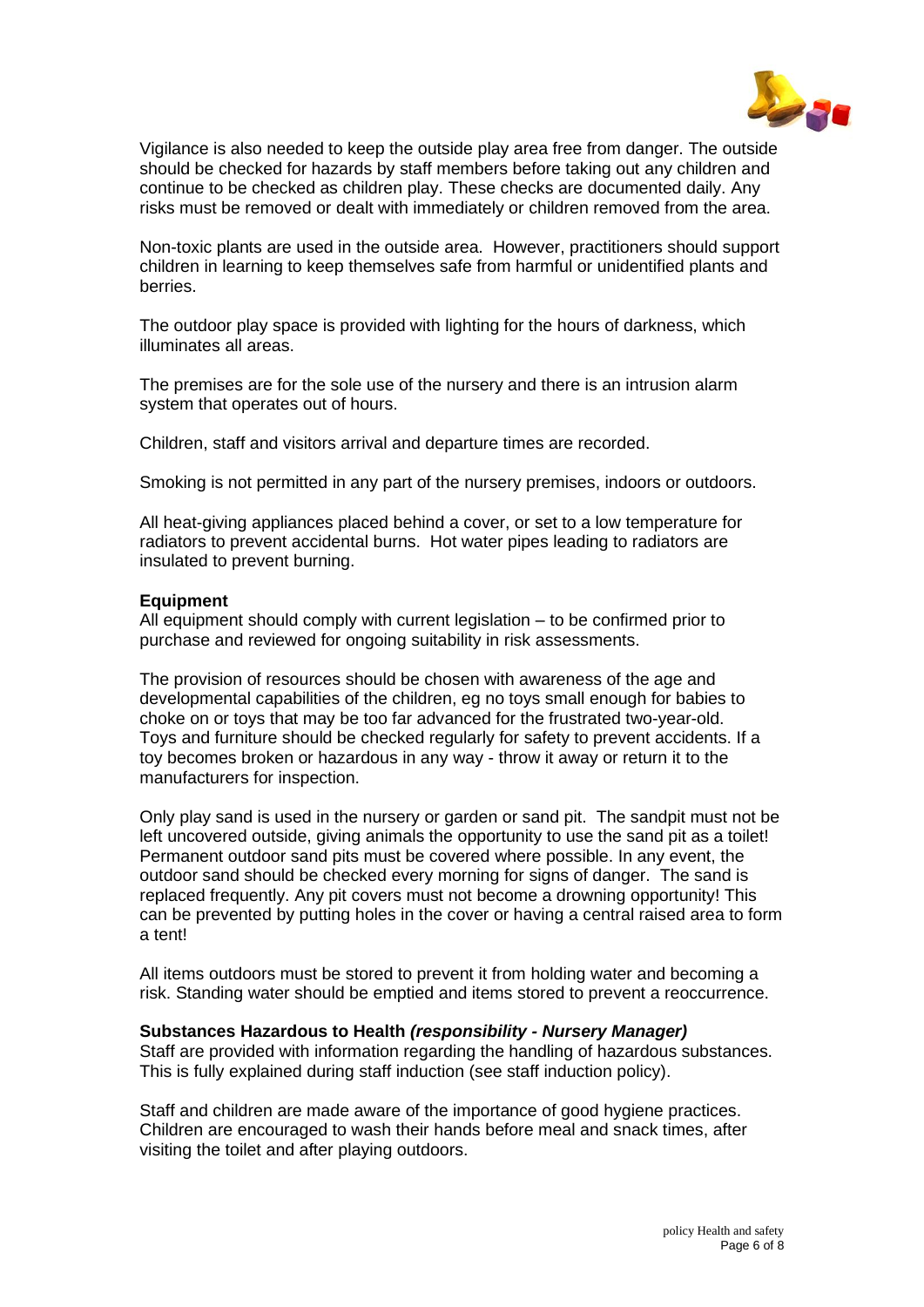

The fish water is changed regularly by staff, using gloves and containers for fish use only. Any animals on the premises must be safe to be in the proximity of children and not pose a health risk. Children must wash their hands following contact with any animal. Animals are not permitted to enter the kitchen.

For information on accident, illness & medicine storage and administration please see the Accident, Illness & Medicines policy.

#### **Fire Safety** *(responsibility - Managing Director)*

The procedure for fire evacuation is displayed in the nursery. All fire doors are to be kept clear of obstruction. Fire evacuation drills are held on a termly basis, to be rotated to different days and times.

Fire alarms, detectors and extinguishers conform to BSEN standards and are checked annually for maintenance. Emergency alarm system to be tested every week (alternating around the red boxes). We have contracts with fire safety experts to maintain our equipment and carry out annual fire safety checks.

On the sounding of a fire alarm all people will evacuate the building by their closest safe entrance. Staff will ensure that all children are evacuated by the nearest entrance. Managers or staff from the other rooms will help the staff in the baby room to carry the babies outside. The Nursery Manager must carry with them a list of all children present in the nursery at that time, the staff and the visitors' signing in sheet and the contact numbers for all parents. If this is not possible, this information can be retrieved from the nursery system on site or on another site. In the event that a child is not present in the evacuation group, a senior member of staff must return to the building only if it is safe to do so. The person in charge must call the fire brigade immediately and inform them of anyone missing from the list (suspected to be inside the building). The Nursery Manager must complete a nursery fire log.

In the event of the nursery being unavailable for some time all staff and children should relocate to a safe café.

No naked flames are allowed on the premises, other than birthday candles (which must be extinguished as soon as finished and must never be left unattended and NEVER IN THE PRESENCE OF FLAMMABLE FANCY DRESS COSTUMES).

#### **Incidents & Emergencies** *(responsibility – Managing Director)* See 'Accidents, Illness & Medicine' and 'safeguarding' policies.

Some incidents that happen in nursery or during outside activities and trips, must be reported to the Health and Safety Executive (HSE) under the Reporting of Injuries, Diseases and Dangerous Occurrences Regulations 1995 (RIDDOR). These Regulations require employers and other people to report accidents and some diseases that arise out of or in connection with work. Please see the separate information sheet 'Incident-reporting in schools (accidents, diseases and dangerous occurrences)', produced by the HSE, which lists the types of incident that must be reported.

You can report incidents online via hse.gov.uk – other guidance is also available on this web site.